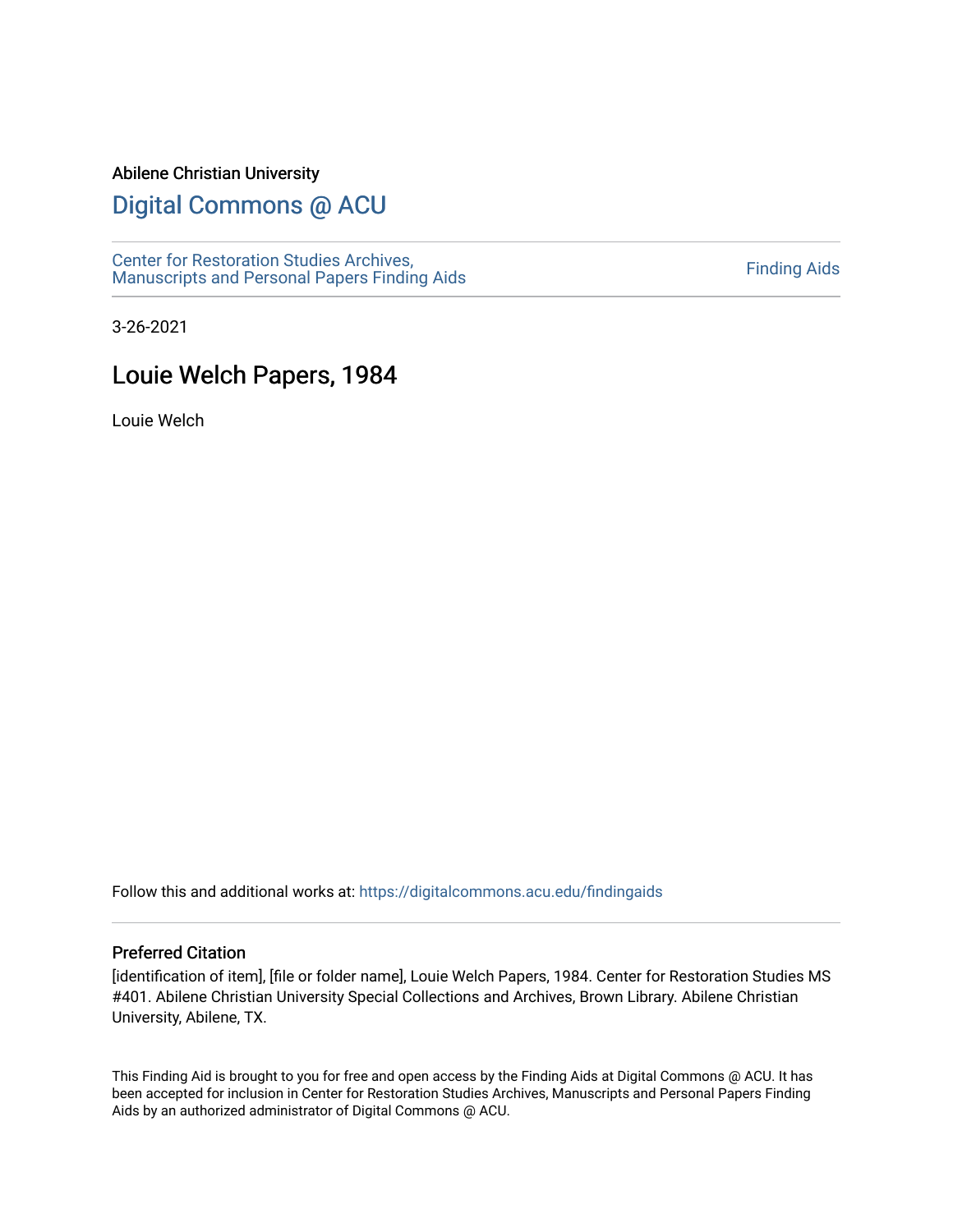# **Louie Welch Papers, 1984**

Center for Restoration Studies Manuscripts #401

Abilene Christian University Special Collections and Archives Brown Library Abilene Christian University Abilene, TX 79699-9208

26 March 2021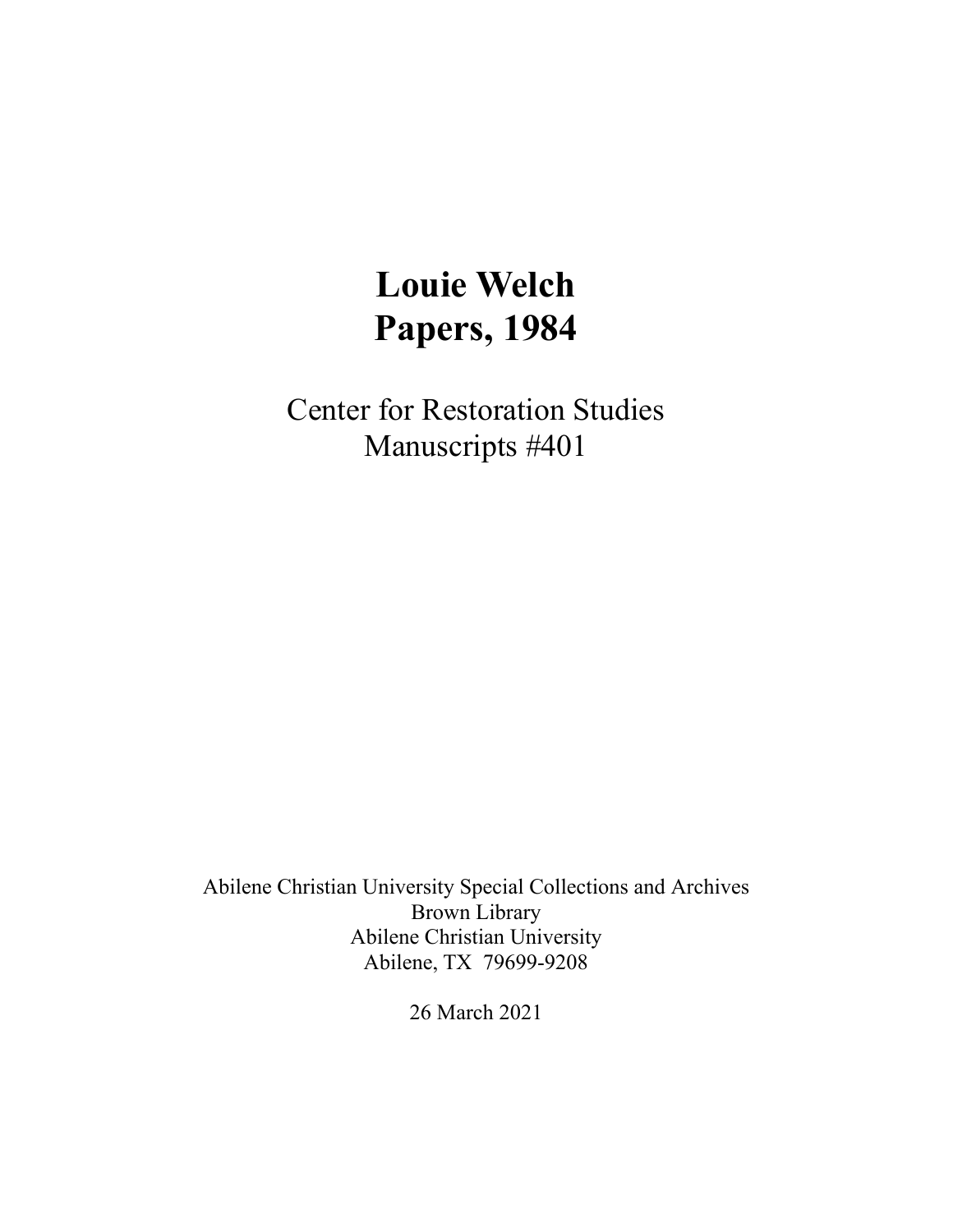#### **About this collection**

**Title:** Louie Welch Papers

**Creator:** Louie Welch

**Identifier/Call Number:** Center for Restoration Studies Manuscripts #401

**Physical Description:** 1 folder

**Dates (Inclusive):** 1984

**Dates (Bulk):** 1984

**Location:** Center for Restoration Studies

**Language of Materials:** English

**Scope and Content Note:** This collection contains one binder of Welch's lecture notes.

**Biographical Note:** Louie Welch (ACC class of 1940) was mayor of Houston, Texas from 1964-1974 and was Abilene Christian University's Outstanding Alumnus of the Year in 1965.

**Administrative Information Immediate Source of Acquisition:** unknown **Date of Acquisition:** unknown **Accession Number:** R 2021.028 **Date of Accession:** 10 April 2021 **Accessioned by:** Amanda Dietz **Processor and Date of Processing:** Brady Cox, 21 June 2016 **Finding Aid Creator and Date:** Brady Cox, 21 June 2016 **Finding Aid Update:** Mac Ice and Amanda Dietz, 26 March 2021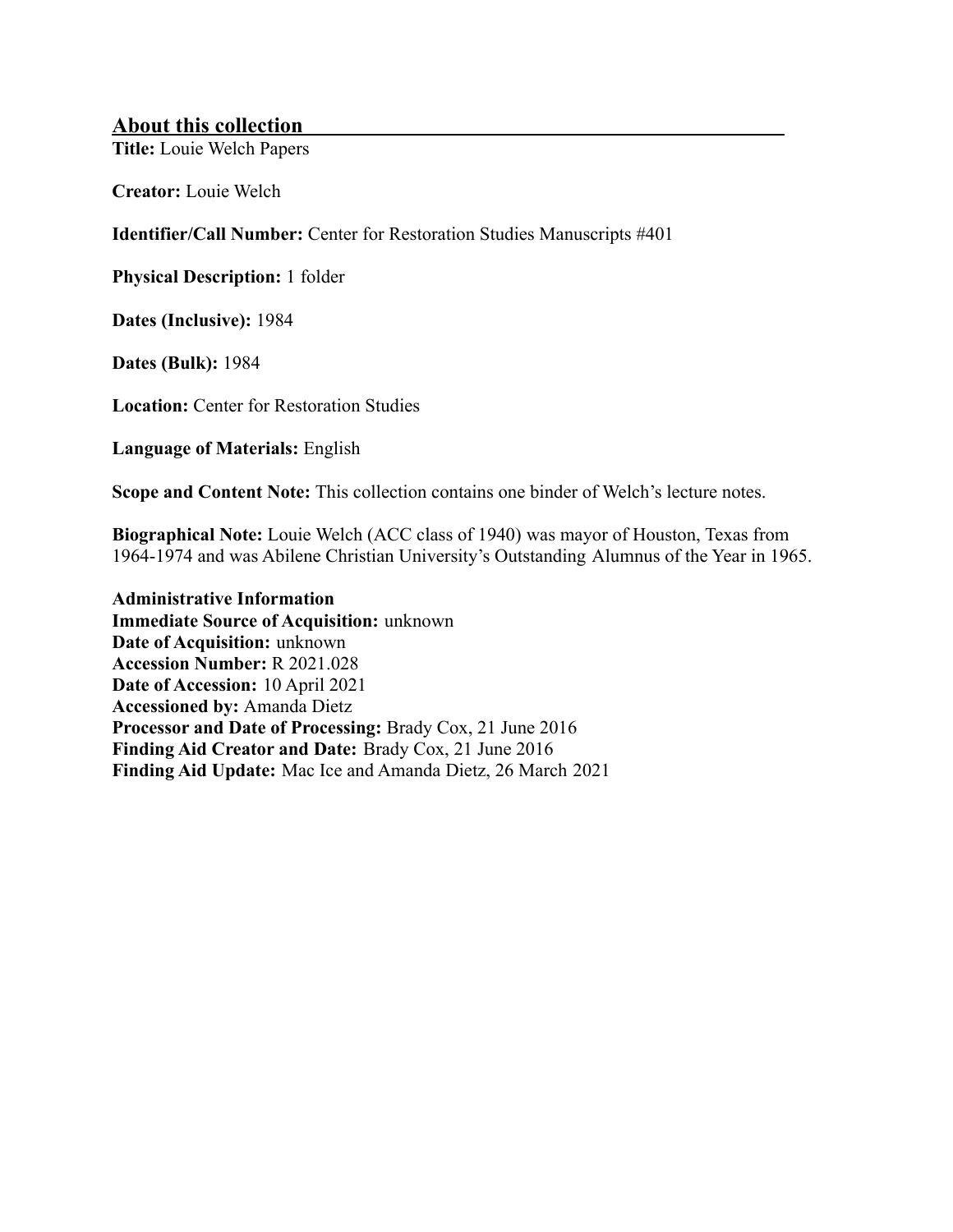#### **Using this collection**

**Processing Status:** Processed

**Conditions Governing Access:** Materials are housed in the Abilene Christian University Special Collections and Archives, Brown Library, Abilene Christian University in Abilene, Texas and are non-circulating. Access is available during normal business hours; prior appointments are preferred.

**Conditions Governing Use:** Materials are housed in the Abilene Christian University Special Collections and Archives, Brown Library, Abilene Christian University in Abilene, Texas and are non-circulating. Access is available during normal business hours; prior appointments are preferred.

**Preferred citation:** [identification of item], [file or folder name], Louie Welch Papers, 1984. Center for Restoration Studies MS #401. Abilene Christian University Special Collections and Archives, Brown Library. Abilene Christian University, Abilene, TX.

**Copyright notice:** Unless transferred in writing to Abilene Christian University, copyright is retained by the authors of these materials, or their descendants, as stipulated by United States Copyright Law (Title 17 US Code). Researchers are responsible for using these materials in conformance with copyright law.

**Arrangement of Materials:** This collection remains in the same box and order in which it was found in University Manuscripts.

#### **Separated Materials:** none

#### **Subjects and Keywords**

Churches of Christ -- History --  $20<sup>th</sup>$  century Churches of Christ -- Texas – Abilene